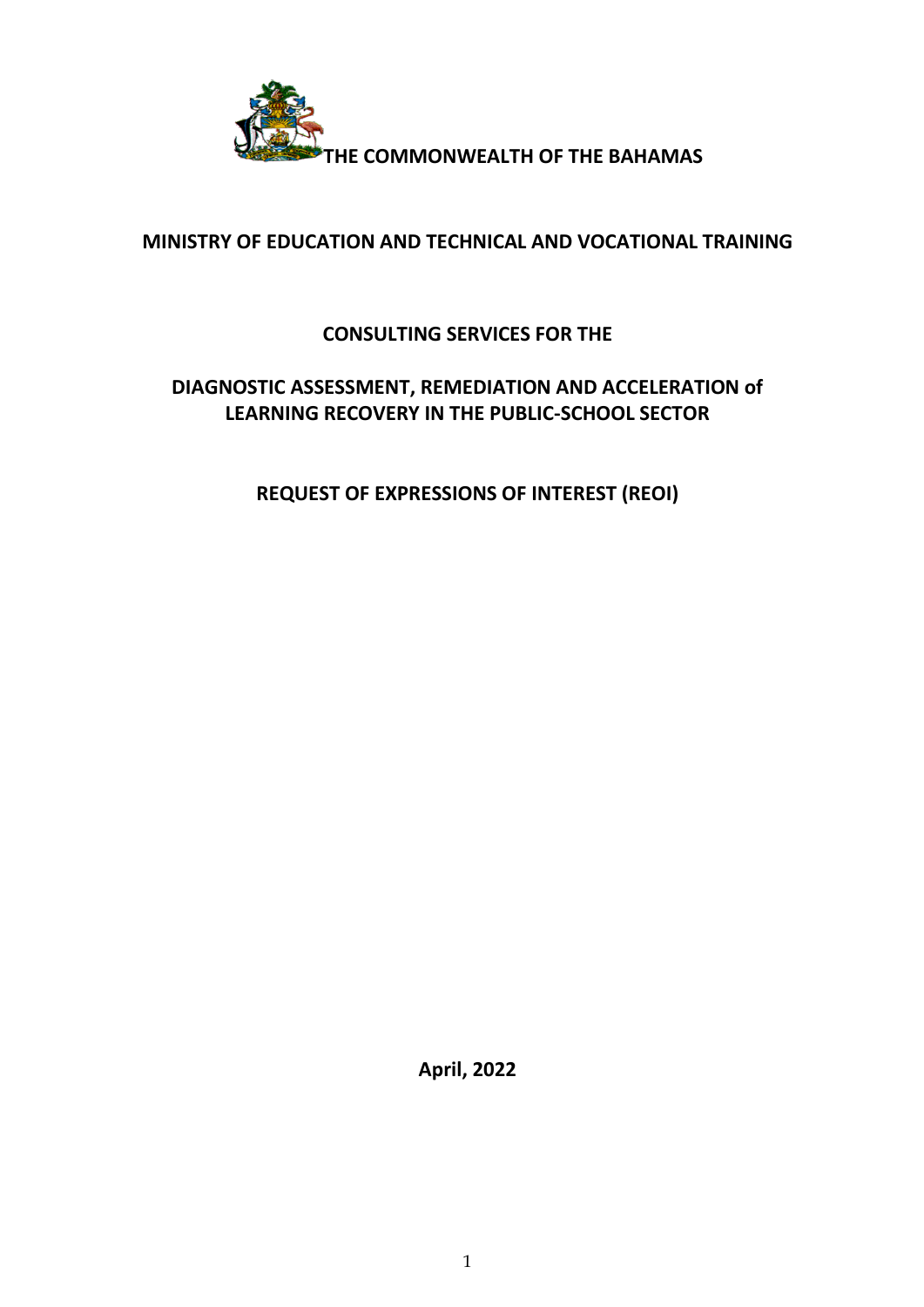# **REQUEST FOR EXPRESSIONS OF INTEREST (REOI)**

## **DIAGNOSTIC ASSESSMENT, REMEDIATION AND ACCELERATION of LEARNING RECOVERY IN THE PUBLIC-SCHOOL SECTOR**

REFERENCE NUMBER: *....... EDU/A/2065*

This Request for Expressions of Interest follows the Procurement Notice published *on 25th April, 2022*

#### **1. Objective of the Assignment**

The main objective of this consultancy is the implementation of the assignment, which is necessary due to the very large number of students in the Public Sector who have been disadvantaged by not participating in the virtual lessons which became necessary due to the COVID 19 pandemic, which resulted in the suspension of in person lessons in The Bahamas and across the world community.

The Ministry of Education and Technical and Vocational Training also seeks to address the loss experienced by those students who have participated in virtual lessons, but who cannot function well on a virtual platform, and who instead require in-person lessons. In both instances all indications are that these students have suffered tremendous learning loss, a loss which requires urgent remediation to bring about learning recovery.

## **2. Duration of the Assignment**

The Consultant is expected to commence the assignment on **31st August 2022**. The duration of Tasks 1 through 5 is expected to take from **31st August, 2022 through 19th October ,2022**.

The accompanying Terms of Reference (TOR) lists the tasks of the assignment and their duration. The duration of Task 6 is expected to take six months from 19<sup>th</sup> October, 2022.

The Terms of Reference of this assignment has the general, specific experience, and key personnel requirements to implement the assignment.

#### **3. Evaluation Criteria**

The evaluation criteria and scoring to select the highest ranked consultant, total of 100 scoring points, are:

Criteria 1 – Company Core Business: Consulting work in the Education Sector.

The Consultant shall demonstrate at least a minimum of **three years of successful general consulting experience** in the Education Sector, with special focus on the expertise required to satisfactorily complete the Assignment.

**Evaluation criteria: 30 scoring points** out of total of 100 points.

Criteria 2 – Demonstrated **specific successful experience** in **at least three assignments** of similar value and complexity in diagnostic assessment, remediation, and acceleration of learning recovery in a school system.

**Evaluation criteria: 60 scoring points** out of total of 100 points.

Criteria 3 – Demonstrated experience in providing services to school systems with a student population of more than 35,000 K – 12.

**Evaluation criteria: 10 scoring points** out of total of 100 points.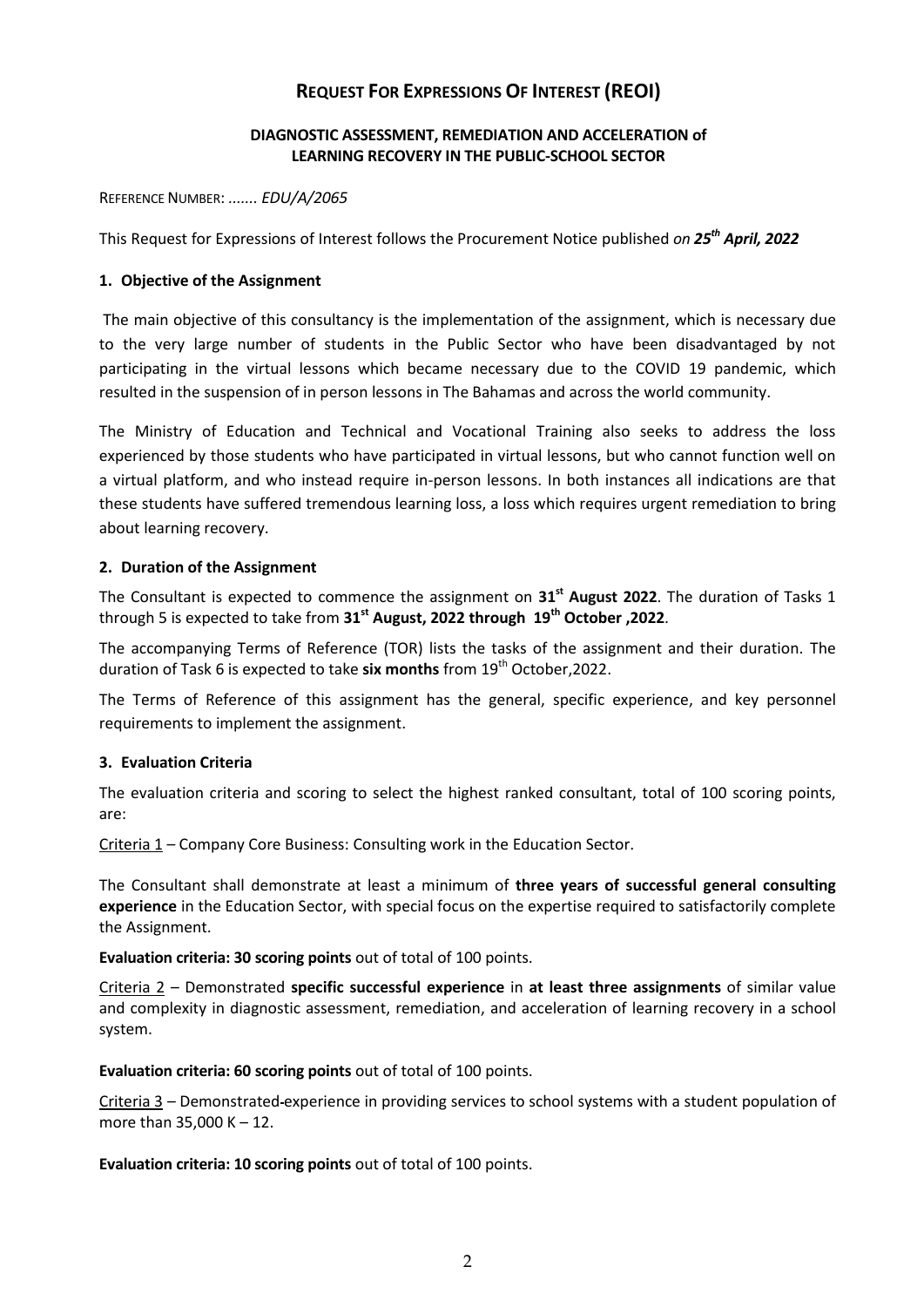Total scoring points: **100**.

The Consultant must achieve a minimum of **80 points** to be included in the Short List of qualified consultants. The highest ranked Consultant will be provided with the Request for Proposal (RFP), comprising the Technical Proposal and the Financial Proposal. The Technical Proposal contains the Methodology, Work Plan and Qualifications of Key Personnel, both academic and experience in the field.

The Financial Proposal contains the fees of key personnel, general and organizational expenses to implement the assignment, and taxes in the home country.

To facilitate evaluation, the **Expression of Interest** shall not exceed **20 pages**. **At this stage the CVs of experts are not required.** 

#### **4. Eligibility to Express Interest**

In addition to private consulting firms, public bodies in The Bahamas may be eligible to qualify if they:

(a) are not State-Owned Enterprises (SOE) distinct and independent from the Employer; and

(b) have not taken part in the preparation of the Terms of Reference for the respective subject of the procurement.

## **5. Power of Attorney**

The consulting firm shall include a **Power of Attorney** with its Expression of Interest (EOI) authorizing signatory to commit the company to perform the contract if awarded and signed.

## **6. Submission Deadline and Submission Address**

You may submit the signed **Expression of Interest** electronically latest on **26th May, 2022** at **10 AM** Eastern Daylight time to the following email address:

#### **Director of Education**

**Ministry of Education and Technical and Vocational Training**

**The Bahamas.**

Email: *marcellus.taylor@moe.edu.bs*

Address:*Ministry of Education and Technical and Vocational Training*

*Ivy L. Dumont Building*

*University Drive*

*P.O. Box N-3913/14*

#### *Nassau, The Bahamas*

Clarification questions shall be addressed to the above email from *12th May, 2022.* The Procuring Entity shall respond to clarification questions not later than 10 days before submission date.

**7. Expressions of Interest shall indicate**: "Expression of Interest for Consulting Services for "DIAGNOSTIC ASSESSMENT, REMEDIATION AND ACCELERATION of LEARNING RECOVERY".

Contract reference of the Assignment: ….……. *EDU/A/2065*

**8.** Any **Expression of Interest** received by the Procuring Entity after the deadline stipulated in Clause 6 will not be opened.